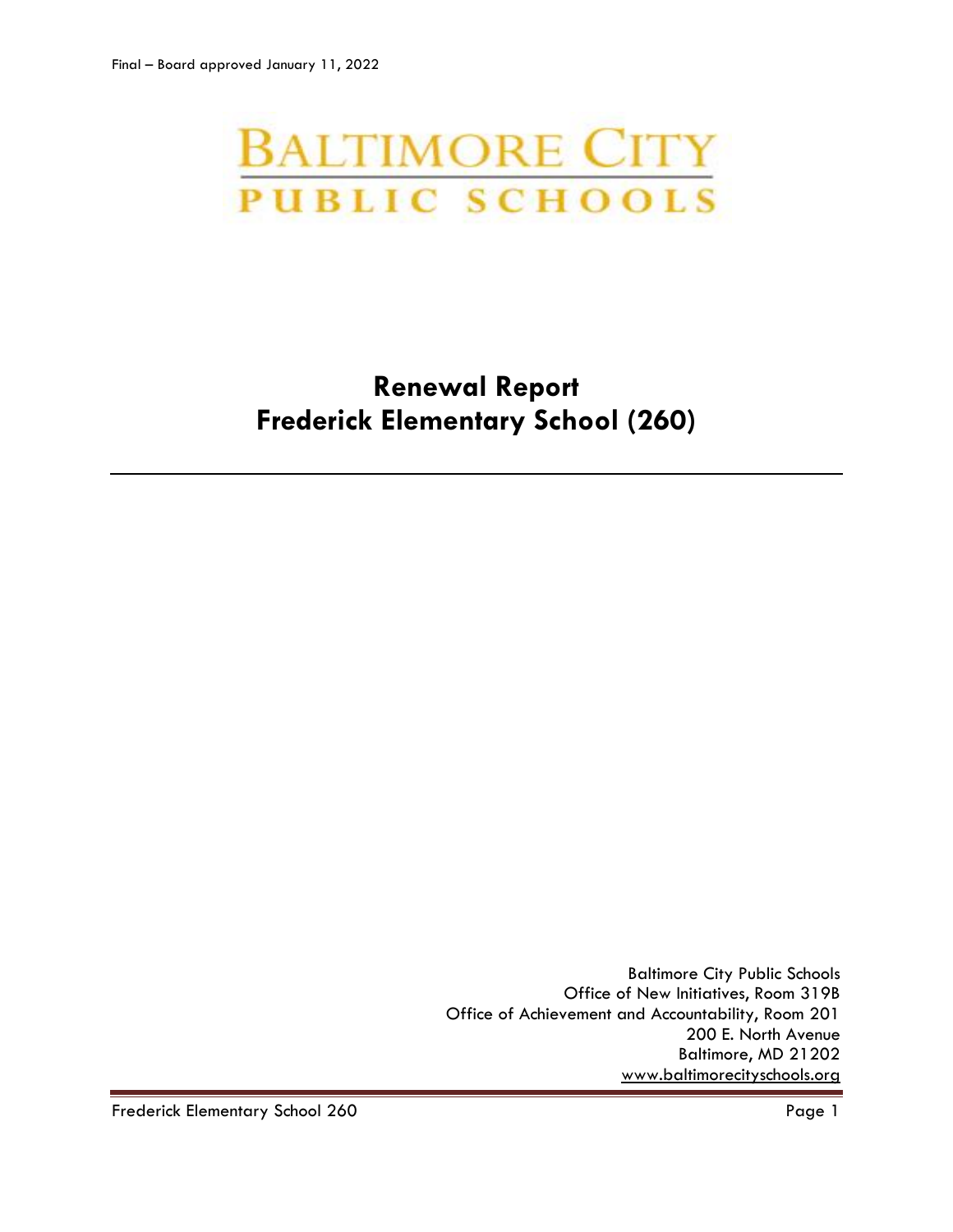#### **REPORT INTRODUCTION**

#### *Purpose of the Report*

The renewal report is a summary of findings and a resulting recommendation regarding renewal of the charter or contract for an operator-run school. To inform this recommendation, Baltimore City Public Schools collects and analyzes documentation including the school's renewal application, and an evaluation of the school's performance based on the renewal rubric, the School Effectiveness Review (SER) performed on site at each school and consideration of all other relevant information.

City Schools' renewal criteria are based on state law (§ 9-101, *et seq*., MD. CODE ANN., EDUC.) and Baltimore City Board of School Commissioners' policy IHBJ and associated administrative regulations (IHBJ-RA and JFA-RA). The Board's policy requires that schools up for renewal be evaluated on multiple measures including, but not limited to, the following:

- **Student achievement**, constituting at least 50 percent of the renewal score and including measures such as schoolwide performance on state assessments, College and Career Readiness (for schools with high school grades), academic programming for special student populations, and a school's fidelity to its charter
- **School climate** (chronic absence, suspensions, enrollment trends, school choice data, and school survey results from parents, teachers, and students)
- **Financial management and governance** (annual audits, school budget submissions, grants management, board documentation; compliance/adherence with federal, state, and local laws, rules, and regulations)
- An overall finding of not effective in any of the key areas (Student Achievement, School Climate, or Financial Management/Governance) may be the basis of a non-renewal decision.

The renewal process is a component of City Schools' annual review of its schools, designed to ensure that students and families across the district have access to school options that meet their interests and needs. The framework was originally developed in 2011 by the Renewal Stakeholders Working Group (composed of school operators from a range of school types, Supporting Public Schools of Choice, and the Maryland Charter School Network) who worked to develop a methodology for evaluating the performance of operator-run schools. The result: a fair, transparent, and rigorous renewal framework that reflects schools' unique nature and innovative contributions to student achievement, used for the first time in the 2012-13 school year, and a process for reviewing and updating the framework each year.

At the conclusion of each year's renewal cycle, staff engages operators and other key stakeholders in a review of the process to identify areas for improvement that could be addressed while still maintaining a level of predictability for schools up for renewal in the following year.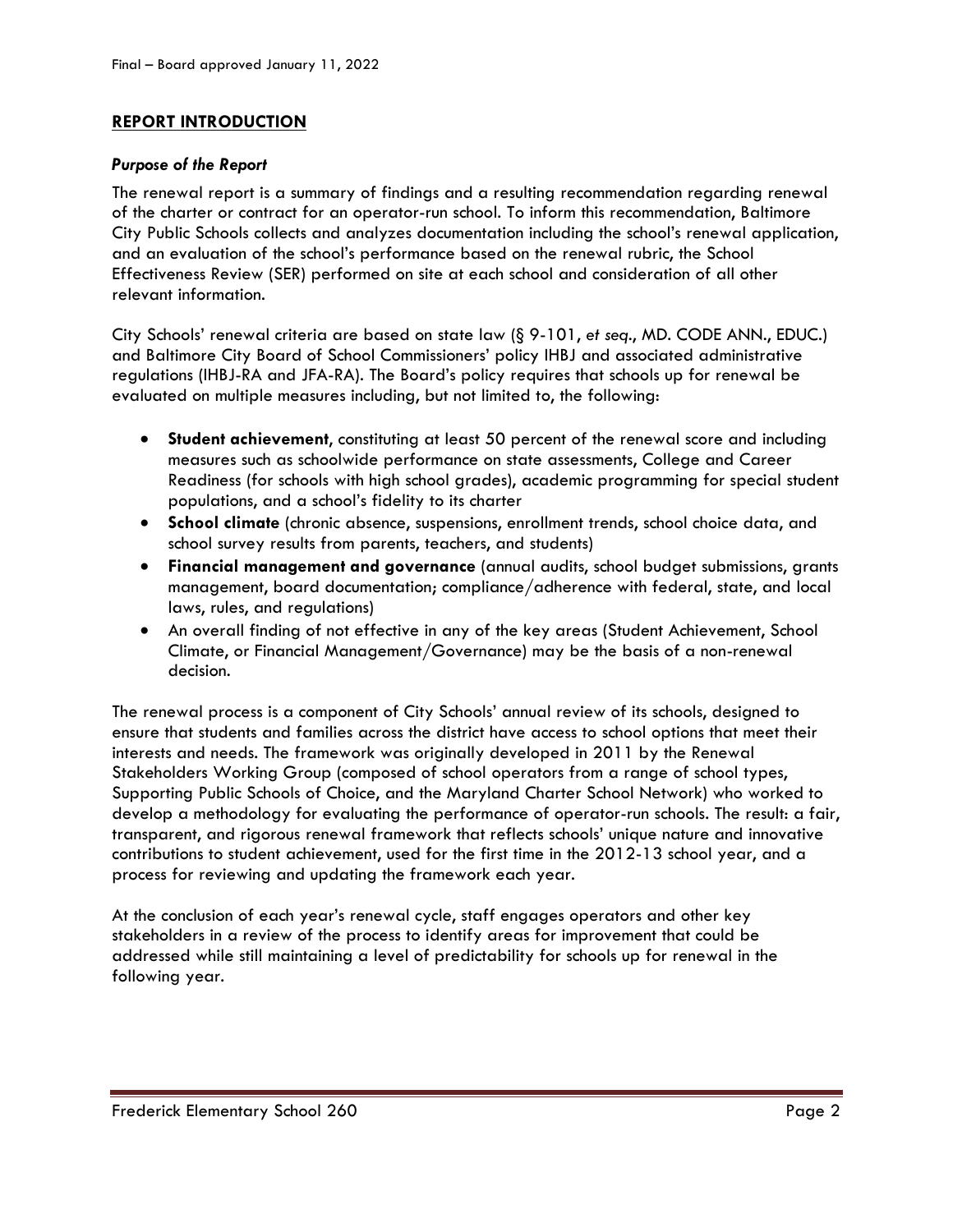#### *The Process*

Based on recommendation of staff and feedback from school operators and other stakeholders following the normal feedback and review cycle, the Baltimore City Board of School Commissioners approved a modified renewal process for school year 2021-22. This modified process was designed to take into considerations the lingering impacts of the Covid19 pandemic on student data while still holding operators accountable to delivering strong programs for students. This year's process takes a focused look at data in the key areas (Student Achievement, School Climate and Effective Financial Management and Governance). Since the scope of certain data items like state assessments is limited, the Board approved modifications so that the only terms schools will be eligible for are either a three-year renewal term or non-renewal<sup>1</sup>. Nonrenewal recommendations will be considered for schools where the evidence indicates serious financial sustainability concerns, or inability to comply with critical state, federal and local guidelines that places students, staff or the district at risk. Thus, schools that earn a "Not Effective" rating in any of the following metrics will be recommended for non-renewal by the Charter and Operator-Led Schools Advisory Board to the CEO:

- Effective Programming for Students with Disabilities,
- Audit Content, Internal Controls,
- Operator Capacity, or
- Strategic Leadership/Governance (All of Domain 4 from SER).

If a school is considered for non-renewal based on any of these four metrics, the Board will also consider the school's record of renewal and academic performance, as measured in the Academic Success section of the renewal rubric, in making its renewal decision.

In addition to determining the renewal or non-renewal of a school's contract, the renewal process informs the Board and the public on the efficacy of school performance and practices, as well as helping identify areas for growth in schools' planning for their next contract term.

The revised process continues to use the following components:

- Renewal Rubric (Updated to reflect the above changes)
- Application for Renewal
- Data Tables prepared by City Schools
- School Effectiveness Review (Streamlined to include fewer key actions in metrics used in the School Climate section of the renewal rubric)

l

 $^{\rm 1}$  In the modified renewal process for 2021-22, schools will not be eligible for a 5-year term or 8-year "extended" term. However, the outcome of the 2021-22 renewal process will allow schools to earn progress towards an extended renewal term in the future. According to Board Policy IHBJ – Public Charter Schools, "A public charter school shall only be eligible for an extended renewal term if the school has two or more consecutive full renewals, including demonstrating quality programming for all student groups." For the 2021-22 renewal process, a school that receives "Meets Expectations", "Effective" or "Highly Effective" in each of the four metrics that could lead to nonrenewal listed above, as well as "Effective" or "Highly Effective" in the overall Academics section, will be considered to have earned a full renewal for their progress towards an 8-year extended renewal in future renewal processes.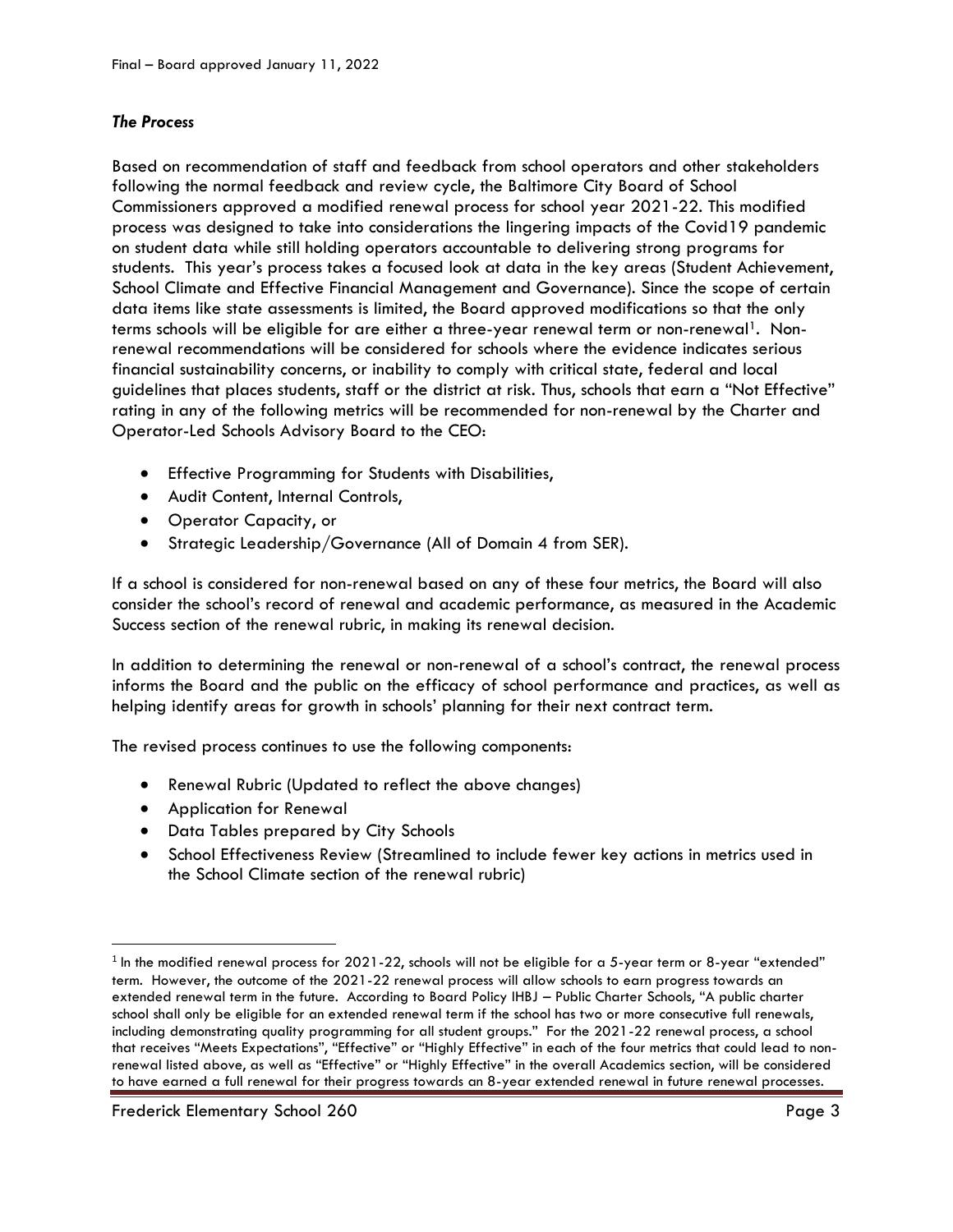The process starts with a review by the Charter and Operator-led Schools Advisory Board, whose members represent foundations, nonprofit organizations, school choice advocates, school operators, and district representatives; and whose function is to provide advice to the CEO on renewal and other issues as they relate to operator-led schools. In performing its review, the Advisory Board looks at all data and information, both quantitative and qualitative, to make sound recommendations to the CEO. After its review of the components above, the Advisory Board makes recommendations to City Schools' CEO on whether charters or contracts should be renewed. The CEO considers the recommendations and the quantitative and qualitative review, and then makes her own recommendation to the Board. In some instances, the nature or severity of an issue raised during the renewal process is serious enough to give it extra weight in formulating the renewal recommendation and, ultimately, the renewal decision, especially in instances where the issue affects the wellbeing of students, staff, or the district as a whole.

The ultimate decision on all operator renewals rests with the Board, which considers the recommendations and rationale of the CEO, the operator renewal report, testimony given at public Board meetings and work sessions, the contents of the official record and the factors listed in policy IHBJ and administrative regulation IHBJ-RA for charter schools, and policy FCA and administrative regulation FCA-RA for non-charter schools. This includes the Board's ability to consider prior partial renewal terms afforded to operators who have had serious challenges in the prior renewal that remain issues that continue to affect the wellbeing of students, staff, or the district as a whole based on evidence in this renewal process. In particular, as Policy IHBJ states, "[t]he Board may decide that a public charter school is not eligible for two consecutive partial renewals."

| <b>Actions</b>                                                                                                              | <b>Timeline</b>           |
|-----------------------------------------------------------------------------------------------------------------------------|---------------------------|
| Schools submit renewal applications                                                                                         | September 2, 2021         |
| <b>Charter and Operator-led Schools Advisory Board reviews</b><br>renewal applications and makes recommendations to the CEO | September to October 2021 |
| District presents recommendations to Board at public meeting                                                                | November 9, 2021          |
| Work Session for operator to provide oral testimony to Board in a<br>meeting open to the public                             | December 9, 2021          |
| Board votes on renewal recommendations                                                                                      | January 11, 2022          |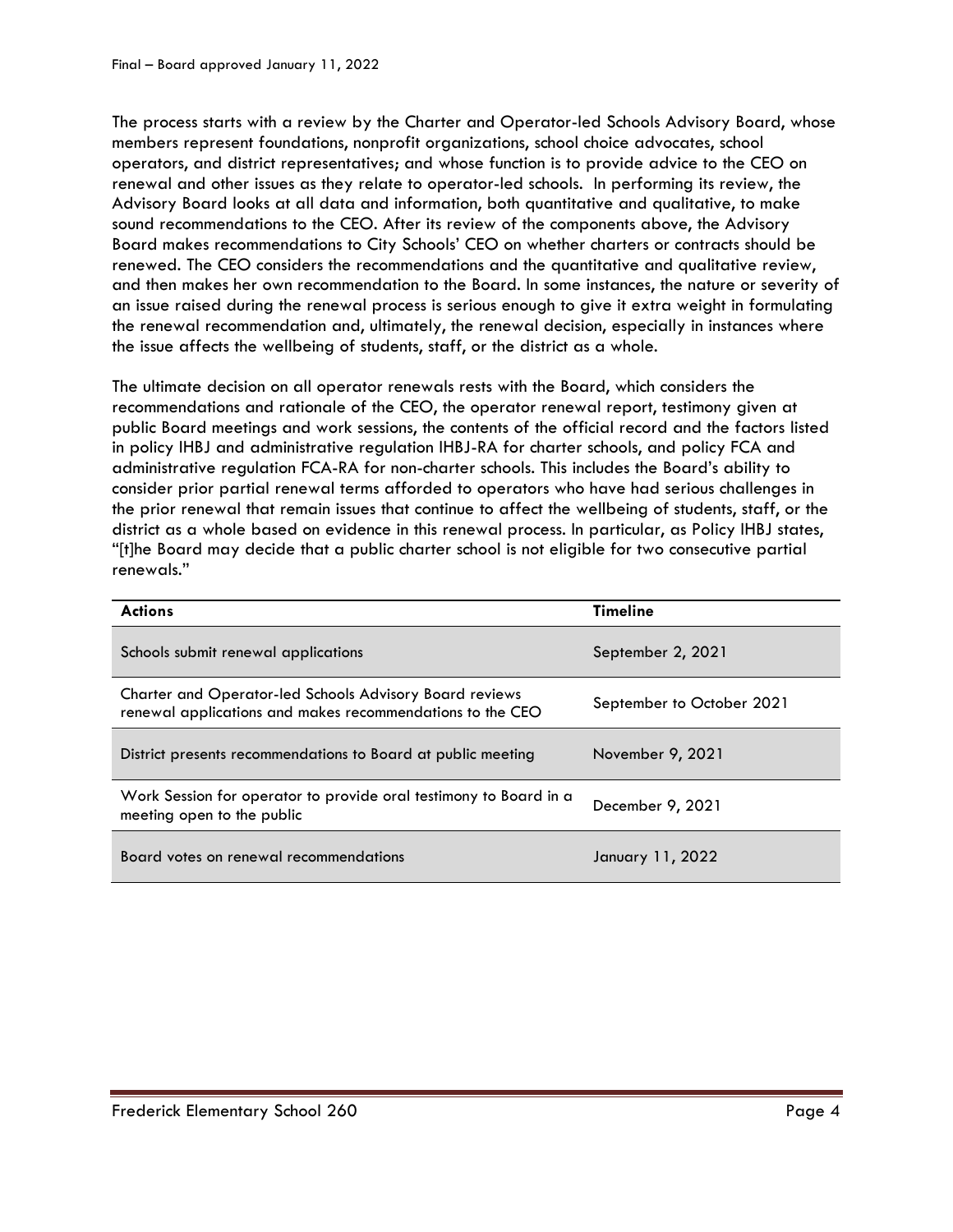### *Frederick Elementary School #260*

*Operator:* Baltimore Curriculum Project *Configuration:* Elementary<sup>2</sup> *Type:* Charter *Enrollment:* 311<sup>3</sup>

#### **Recommendation**

*3-year renewal*

#### **Discussion**

On January 11, 2022, the Baltimore City Board of School Commissioners voted to renew the contract with Baltimore Curriculum Project, Inc. to operate Frederick Elementary School for a three-year term running from July 1, 2022 to June 30, 2025.

The school was rated "Meets Expectations" in Audits/Internal Controls, "Developing" in Effective Programming for Students with Disabilities and in Operator Capacity, and "Highly Effective" in Strategic Leadership/Governance. The school was rated "Effective" in Academics overall.

Because of Frederick Elementary's recent conversion to charter in 2017, and the modifications to the operator renewal process for 2021-22, the school has limited academic data available and does not have PARCC trend or growth ratings. For PARCC absolute performance which is based on the most recent year of state assessment data (2018-19), schools are compared to schools with similar levels of students considered economically disadvantaged (ED) because absolute performance on assessments is highly correlated to the relative wealth of student populations. In this measure, the school was rated "Highly Effective" in both ELA 3-5 (100th percentile in the ED comparison group) and math  $3-5$  (100<sup>th</sup> percentile).

Frederick Elementary School was rated "Effective" in Fidelity to Charter/Application Overall, indicating that "*school has implemented the mission expressed in its charter application and the mission is clear to most stakeholders. Evidence that the school has made a good to fair effort to gather data to assess its efficacy and has implemented effective strategies to address any challenges evident in the data, particularly in the areas of student performance, enrollment, student attendance, dropout rates, attrition and student choice data/school demand4*." The school's statement of purpose is "At Frederick Elementary School, we educate and develop future leaders to use wisdom in solving complex problems and leading change, for themselves and their communities." This purpose is seen in the school through the extensive outreach to families and the community the school has done around the conversion of Frederick Elementary to charter in 2017, which

Frederick Elementary School 260 Page 5

 $\overline{\phantom{a}}$ 

<sup>&</sup>lt;sup>2</sup> Frederick Elementary School hosts a pre-k program. Pre-k programs at charter schools are overseen by City Schools and are not considered in the renewal review.

 $^3$  Total enrollment counts reflect the MSDE official enrollment file for grades k-12, which includes students enrolled on September 30 each year. This file is verified by MSDE prior to becoming the official enrollment count for the year. <sup>4</sup> Text in italics is quoted from the 2021-22 Operator Renewal Rubric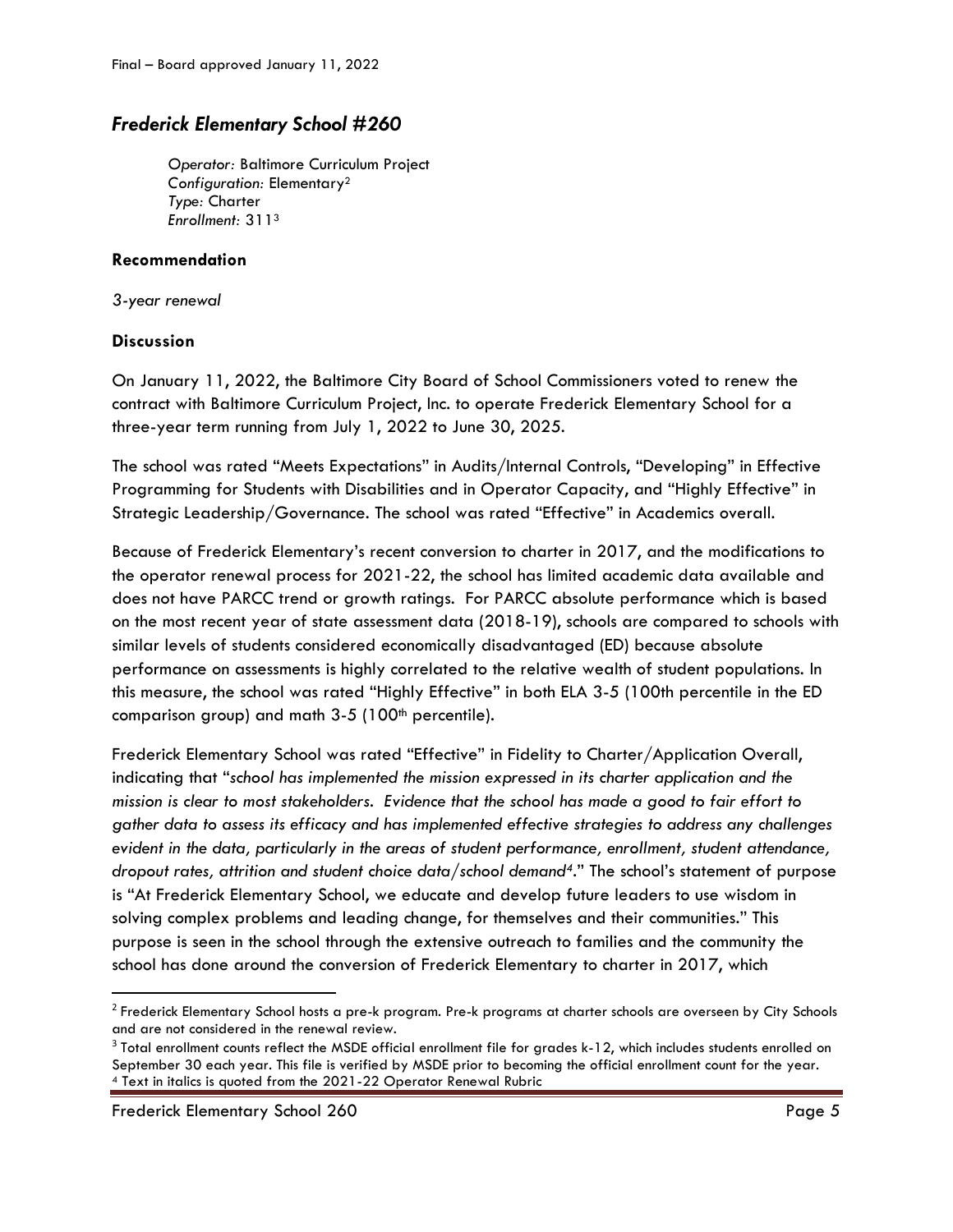coincided with the school's welcoming of students from Samuel F.B. Morse Elementary, which had closed the previous year. Strategies such as strong messaging around the school's core values and expectations, along with successful implementation of the Maryland Turnaround Principles Model, which was adopted based on the school's School Improvement Grant from the Maryland State Department of Education, have allowed the school to successfully integrate two school communities and establish its school culture. The school also has strong data collection and analysis practices and has seen improvement in student performance as noted above, moving from being one of the worst performing schools at the time of its conversion to charter, to being the top performing school in its Economic Disadvantage comparison group in absolute PARCC performance. However, the school still has challenges to address in the areas of suspensions, attendance and Chronic Absence. While data in these areas have improved, further work is still needed.

Frederick Elementary was rated "Developing" in Effective Programming for Students with Disabilities. The school is "*working towards a trajectory of growth, is aware of its data and responsibilities to students with disabilities, and has implemented processes, interventions and strategies to support student outcomes including to address any gaps in the data as it relates to performance and climate metrics for students with disabilities*." An audit of school practices conducted by the Office of Special Education showed the school has strong practices in place that ensure students with disabilities are receiving appropriate instruction and services. Frederick has also taken proactive steps to enhance their data collection abilities and use of data to identify areas of need for further work. The school has utilized a staffing model to keep class sizes low in order to facilitate small group instruction and more intense focus on implementing student's individualized learning plans and the school uses general funds to supplement this approach. However, the school's outcome data is not yet reflective of the improvement anticipated from these practices.

Frederick Elementary was rated "Developing" in Operator Capacity. "*Evidence indicates that during the charter or contract term the school has increasingly operated effectively, the operator has met all state and federal reporting requirements*." While "*the school has demonstrated progress in the management of grants*," it spent less than 80% of grant money allocated to it for Title I, Title II, Title IV or Concentrations of Poverty grants over the course of its contract. The school also received limited accountability notices over the course of the contract.

*For more information on school practices, please also see the school's School Effectiveness Report available at www.baltimorecityschools.org.*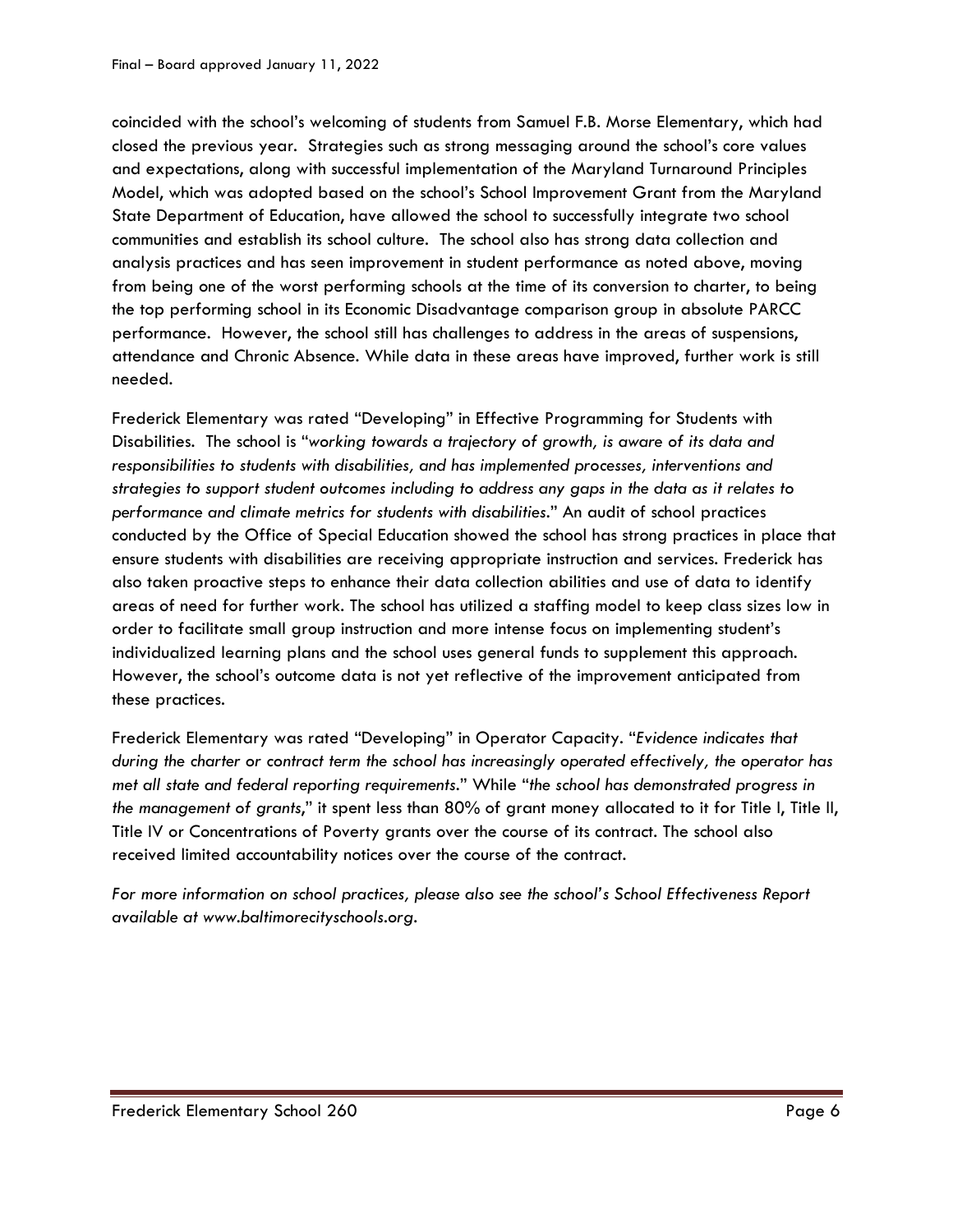#### **Findings (Elementary school rubric)**

*Category 1. Has the school followed sufficient financial management and governance practices? Has the school had challenges with meeting critical district, state or federal guidelines? Has the school delivered strong academic programming for students will disabilities that demonstrates a trajectory of growth? Has the school provided strategic leadership and governance?*

| <b>Sub-Category</b>                                                                    | <b>Renewal Metric</b>                                                                                                                                                                                                                                                                                                                                                                                                                                                                                                                                                            | <b>City Schools Rating</b> |
|----------------------------------------------------------------------------------------|----------------------------------------------------------------------------------------------------------------------------------------------------------------------------------------------------------------------------------------------------------------------------------------------------------------------------------------------------------------------------------------------------------------------------------------------------------------------------------------------------------------------------------------------------------------------------------|----------------------------|
| 1.1 Audit Content, Internal<br><b>Controls</b>                                         | The extent to which the school's Independent<br>Auditor's Reports offer unqualified opinions and no<br>management points in each of the years of the<br>charter term. The extent to which statements of cash<br>flow and ratio of assets to liabilities indicate that<br>the operator has strong performance on their short-<br>term liquidity measure.                                                                                                                                                                                                                          | <b>Meets Expectations</b>  |
| 1.2 Effective Programming<br>for Students with<br><b>Disabilities</b>                  | The extent to which the school has a demonstrated<br>a strong trajectory of growth, is aware of its data<br>and responsibilities to students with disabilities,<br>does not have any gaps or has decreased gaps in<br>the data as it relates to performance and climate<br>metrics for students with disabilities over time, and<br>has effectively and consistently implemented<br>processes, interventions and strategies to support<br>student outcomes over the course of the contract.                                                                                      | <b>Developing</b>          |
| 1.3 Operator Capacity                                                                  | The extent to which the school has operated<br>effectively, and the operator has consistently met<br>all state, federal reporting requirements critical<br>District or federal obligations and has not received<br>any Notices of Concern or Notices of Reprimand<br>during the contract period. (Evidence that may be<br>considered includes compliance with state or<br>federal reporting requirements, budget submissions<br>and monitoring reports, quarterly reports, and the<br>relative number, frequency and severity of Notices<br>of Concern or Notices of Reprimand.) | <b>Developing</b>          |
| 1.4 Strategic<br>Leadership/Governance                                                 | School Effectiveness Review Score - Strategic<br>Leadership                                                                                                                                                                                                                                                                                                                                                                                                                                                                                                                      | <b>Highly Effective</b>    |
| There is no overall rating for this section as each metric is considered individually. |                                                                                                                                                                                                                                                                                                                                                                                                                                                                                                                                                                                  |                            |

*Category 2. Is the school an academic success?*

| <b>Sub-Category</b>  | <b>Renewal Metric</b>                                 | <b>City Schools Rating</b> |
|----------------------|-------------------------------------------------------|----------------------------|
| 2.1 Absolute Student | Average Mean Scale Score PARCC ELA (grades 3-         | <b>Highly Effective</b>    |
| Achievement          | Average Mean Scale Score PARCC Math (grades<br>$3-5)$ | <b>Highly Effective</b>    |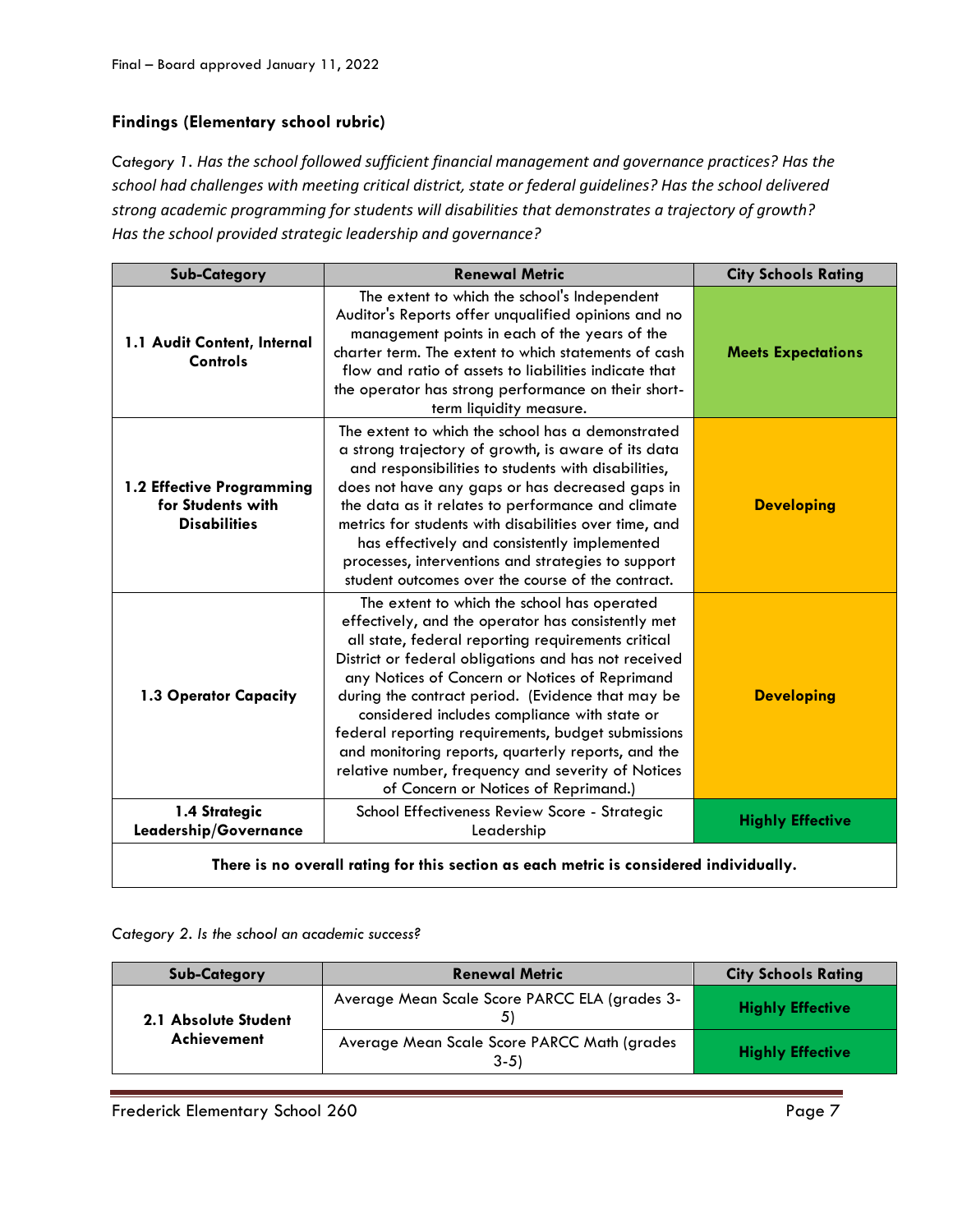| <b>2.2 Student Achievement</b><br><b>Trend</b><br><b>2.3 Student Achievement</b><br>Growth | Trend in Average Mean Scale Score PARCC ELA<br>$(grades 3-5)$                                                                                                                                                                                                                                                                                                                                                                                                                                                                                                                    |                        |
|--------------------------------------------------------------------------------------------|----------------------------------------------------------------------------------------------------------------------------------------------------------------------------------------------------------------------------------------------------------------------------------------------------------------------------------------------------------------------------------------------------------------------------------------------------------------------------------------------------------------------------------------------------------------------------------|------------------------|
|                                                                                            | Trend in Average Mean Scale Score PARCC Math<br>$(grades 3-5)$                                                                                                                                                                                                                                                                                                                                                                                                                                                                                                                   | Not Rated <sup>5</sup> |
|                                                                                            | Growth in Average Mean Scale Score PARCC ELA<br>$(grades 3-5)$                                                                                                                                                                                                                                                                                                                                                                                                                                                                                                                   |                        |
|                                                                                            | Growth in Average Mean Scale Score PARCC Math<br>(grades 3-5)                                                                                                                                                                                                                                                                                                                                                                                                                                                                                                                    |                        |
| 2.4 Fidelity to<br><b>Charter/Application</b><br>Overall                                   | The extent to which the school has fully implemented<br>the mission expressed in its charter application and<br>this mission is clear to all stakeholders. The extent<br>to which the school has delivered high quality<br>programming for all student subgroups. The extent<br>to which the school is gathering data to assess its<br>efficacy and has effectively addressed any<br>challenges evident in the data, particularly in the<br>areas of subgroup performance, enrollment, student<br>attendance, dropout rates, attrition and student<br>choice data/school demand. | <b>Effective</b>       |
|                                                                                            | <b>Academics Overall Rating</b>                                                                                                                                                                                                                                                                                                                                                                                                                                                                                                                                                  | <b>Effective</b>       |

*Category 3. Does the school have a strong climate?*

As part of the modified renewal process for 2021-22, Domains 1-3 of the School Effectiveness Review (SER), which are considered in the Climate section of the renewal rubric, were modified and abbreviated. These domains did not receive overall ratings and are summarized below. For more information on the efficacy of school practice in these domains please see the full SER report available on the district website at [https://www.baltimorecityschools.org/renewal.](https://www.baltimorecityschools.org/renewal)

| Domain 1: Highly Effective Instruction |                                                             |                         |
|----------------------------------------|-------------------------------------------------------------|-------------------------|
| <b>Domain</b>                          | <b>Description</b>                                          | Rating                  |
| 1.1                                    | School leadership supports highly effective<br>instruction. | <b>Highly Effective</b> |
| 1.2                                    | Teachers use multiple data sources to adjust<br>practice.   | <b>Not Rated</b>        |

<sup>&</sup>lt;sup>5</sup> Frederick Elementary School does not have Trend or SGP PARCC scores due to the starting year for those measures being before the school became a charter. Frederick Elementary School became a charter school in SY17-18. For this year's renewal process, Trend and SGP PARCC measures consider scores from SY16-17 through SY18-19.

 $\overline{\phantom{a}}$